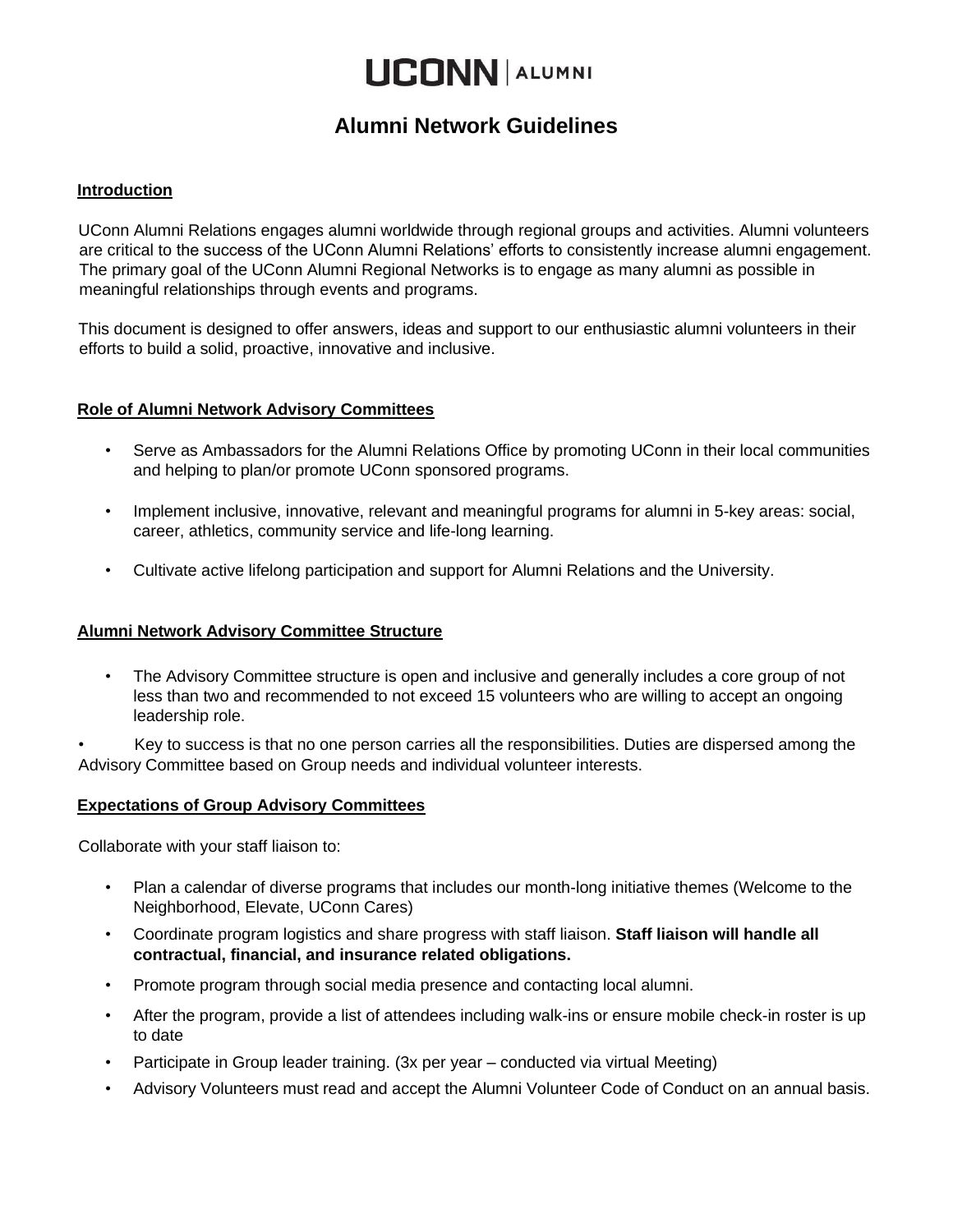# **Expectations of Staff Liaison**

- Promote Group programs through Alumni Relations website, online calendar/registration, and broadcast e-mails.
- Assist Group with social media presence and provide social media guidelines.
- Provide branded materials for select programs as well as name tags when applicable.
- Provide alumni target audience data lists as appropriate.
- Provide training and guidance.
- Coordinate requests for university guests.
- **Handle all financial, contractual, and insurance related administration.**

# **Alumni Group Financial Policies and Procedures**

- The Group goal is to increase alumni engagement through events and programs. The financial objective for group programs should be to break-even. Alumni Relations understands that there may be times when a surplus or loss will occur; in these instances, Alumni Relations will absorb the difference.
- Groups should work with their staff liaison when planning programs and developing pricing.

• The Alumni Relations office reviews and **obtains appropriate approvals for all contracts.** A contract is required for all programs where a vendor is being paid a fee.

• For most events, walk-ins or on-site registration is available. The recommended method for this is utilizing the mobile app registration page. This allows for a cashless transaction and a proper data collection method. Periodically a group may collect cash from walk-ins or attendees. If cash is collected, please send a check to your staff liaison, made out to: UConn Foundation with the program name and date in the memo section

# **Alumni Group Best Practices**

- Organize a minimum of three alumni engagement programs per year. It is recommended to focus on the 3 main monthlong initiatives: Welcome to the Neighborhood - welcoming our newest huskies to the area; Elevate- Our career/professional development series; and UConn Cares- our community service initiative.
- Begin planning programs 10 weeks in advance including an initial discussion with your staff liaison.
- For each program, one or two of the Advisory Committee volunteers should serve as the program manager. This includes overseeing program logistics (venue selection, on-site registration, set up, break down, local group promotion/social media etc.) and program follow-up in tandem with staff liaison.
- Take at least one photo while at the event and submit it to your staff liaison after the program along with a short summary of the program and the attendee list. It is also recommended to post this photo and a caption to your local Facebook/Social Media feeds as well.
- Help update university records by collecting business cards and current email addresses and submitting to your liaison. (photos are acceptable of any collected). This practice can be incentivized by offering UConn swag.